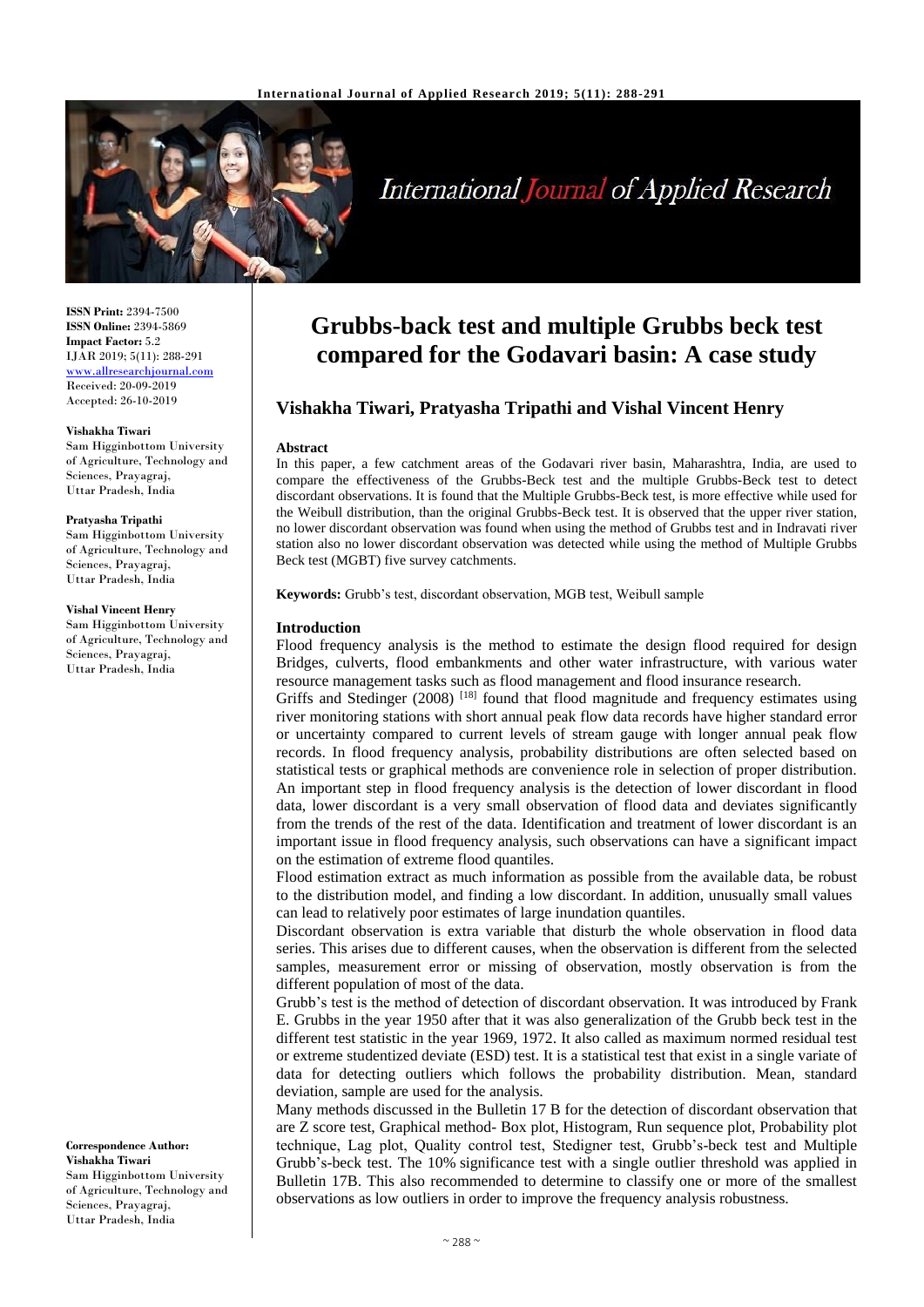The  $p(k; n)$  function of Cohn *et al.* (2013) <sup>[17]</sup> accurately explains whether the  $k_{th}$  smallest observation in a normal sample of n variates is uncommon. The masking effect is the effect of a real concern is that a flood record may contain more than one low discordant, causing the original GB test statistic is to fail to distinguish the smallest observation as a discordant, due to inward sweep tests are more sensitive to masking, an outward sweep is preferable to prevent the problem. A two-sided outward sweep is used by Rosner. The MBG test is also based on a one-sided critical value of 10% significance of a normally distributed sample, but this test is designed to examine ordered groups of data and are excluded from the dataset when calculating the critical values. The three parameters Weibull probability distribution used in this analysis for single or multiple discordant detection techniques. The three parameters of Weibull Distribution are the continuous distribution, this distribution mainly used in the extreme field events like flood data, survival analysis, etc. Weibull distribution used in the regional flood frequency analysis (2001) was performed by using the sample properties of quantile estimates based on the maximum likelihood (ML), Method of moments (MOM), and probability weighted moments (PWM) methods. Empirical performance assessment of outlier detection algorithms for Weibull or extreme–value distributions (2007) were used. In testing for lower discordant, the Grubb statistic G' performed well. Mann's W was significantly worse than the others for the labelled slippage.

The objectives of this paper are the detection of discordant observation in the five rivers station of the Godavari basin by using the Grubb's test and the multiple Grubb's-beck test using Weibull distribution.

#### **Methodology**

## **Weibull distribution**

The three parameters Weibull distribution is mainly used for this analysis. The Weibull distribution was first distinguished by (Frechet Maurice 1927). This distribution is a continuous probability distribution named given by Swedish mathematician Waloddi Weibull. It can work efficiently, even with small sample sizes, and can be used precisely in frequency analysis and obtaining parameter estimates.

Let  $X_1, \ldots, X_n$  be independent random variables from a Weibull distribution with location, scale and shape parameters as  $\mu$ ,  $\sigma$ , and  $\gamma$  respectively.

**For case I:** When the observations are smaller than the location parameter  $\mu$ , *i.e.*  $\nabla$ ,  $x_i < \mu$ ;  $i = 1, ..., n$ , then *pdf* is given by

Probability density function *(pdf)* 

$$
f(x_i; \mu, \sigma, \gamma) = \frac{\gamma}{\sigma} \left(\frac{\mu - x_i}{\sigma}\right)^{\gamma - 1} e^{-\left(\frac{\mu - x_i}{\sigma}\right)^{\gamma}} \forall i = 1, ..., n
$$

Cumulative distribution function (*cdf)*

$$
F(x_i) = e^{-\left(\frac{\mu - x_i}{\sigma}\right)^{\gamma}} \forall i = 1, ..., n, \mu < x_i < \infty, -\infty \le \mu \le
$$
  
+ $\infty, \sigma > 0, -\infty \le \gamma \le \infty$ 

**For case II:** When the observations are larger than the location parameter  $\mu$ , *i.e.*  $\nabla$ ,  $x_i > \mu$ ; *i* = 1, ..., *n* then the pdf is given by

Probability density function *(pdf)*

$$
f(x_i; \mu, \sigma, \gamma) = \frac{\gamma}{\sigma} \left(\frac{x_i - \mu}{\sigma}\right)^{\gamma - 1} e^{-\left(\frac{x_i - \mu}{\sigma}\right)^{\gamma}} \forall i = 1, ..., n
$$

Cumulative distribution function (*cdf)*

$$
F(x_i) = 1 - e^{-\left(\frac{x_i - \mu}{\sigma}\right)^{\gamma}} \forall i = 1, ..., n, \mu < x_i < \infty, -\infty \le \mu \le +\infty, \sigma > 0, -\infty \le \gamma \le \infty
$$

where,  $\mu$  is the location parameter,  $\sigma$  is the scale parameter that decides the appearance or shape of the distribution and  $\gamma$  is the shape parameter.

### **Proposed test statistic**

The original Grubbs-Beck tests uses the field logarithms of the peak flow data, to calculate a critical value at a significance level of 10% on one side of a normally distributed sample. Multiple peak flows recorded by the flow meter can be smaller than the critical Grubbs-Beck test, but usually only non-zero peak flows recorded in the test are identified as lower discordant. The original GB test recommended by Bulletin 17B. The original GB test identifies only one discordant from a particular dataset, but the data may have more discordant available. A method has been developed to statistically detect multiple discordant using the generalized Grubbs-Beck test. Grubbs test (1950) is a test for detecting a single discordant observation.

$$
G = max \left| \frac{\mathbf{x}_{i} - \overline{\mathbf{x}}}{s} \right|
$$

 $X_i$  is the  $i_{th}$  observation and X is the sample mean, s is the sample standard deviation.

Multiple Grubb's-beck test is a generalization of Grubb'sbeck test, it is used for detecting the multiple discordant observation that is based on the extremes value distribution or approximate normal distribution. In this k different discordant was detected by using any data set. Implementing the recommended MGB test for Bulletin 17C consisting of two steps, firstly test each observation at the significance level  $\alpha_{out}$  of the MGB test, starting from the median and outward toward the smallest observation. When the kminimum observation is identified as a low outlier, the outward sweep stops and everything Observations smaller than k-smallest (that is,  $j = 1, ..., k$ ) are also identified as low outliers. Inward sweeps always start with the smallest observation and move towards the median. The significance level is  $\alpha_{in}$ . If the observed value m  $\geq 1$  cannot be identified by the sweep, the sweep will stop. In that case, the total number of low discordant identified by the MGB test will be the maximum of k and m-1. The algorithm has two parameters that need to be specified, Outward sweep significance level  $\alpha_{out}$  for each comparison. Inward sweep significance level  $\alpha_{in}$  for each comparison.

Table 1 explains the comparison of no of discordant observation found by applying the Grubbs test, and Multiple Grubbs beck test for the five river stations of Godavari basin In Multiple Grubbs beck test, Weibull distribution are used for the estimation of quantile or critical value of the data of river stations. It can be observed that multiple Grubbs-Beck is performing

Well as compared to that of Grubbs-beck test for detecting single discordant. Evidence can be seen for the Upper river station where multiple Grubbs-Beck test detected 20 discordant while Grubbs-beck test detected none of them.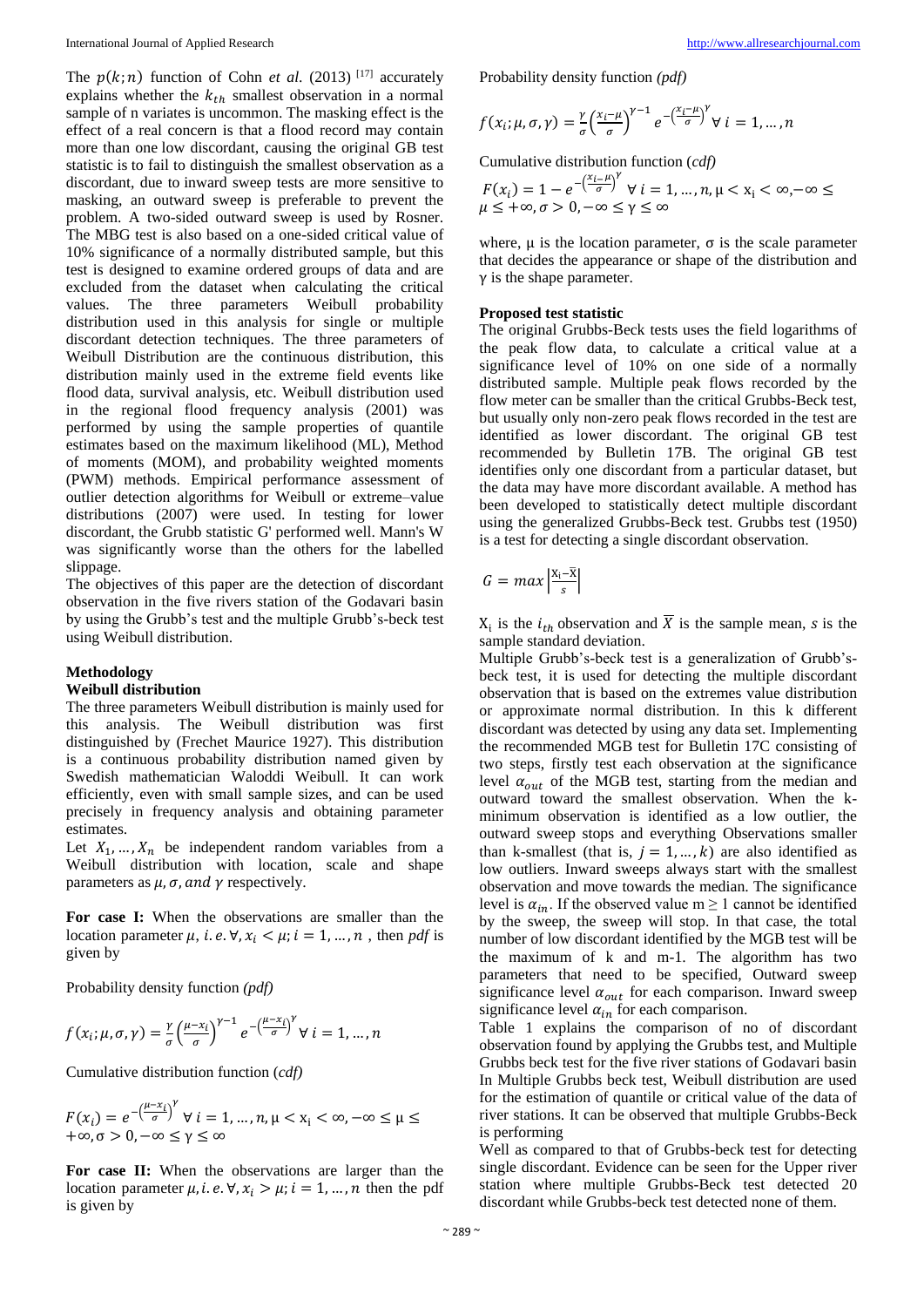**Table 1:** Comparison of single Grubbs test and multiple Grubbs Beck test in five rivers station of Godavari Basin

| <b>S.</b> No l | <b>River Station</b> | No of discordant observation for Grubbs test | No of discordant observation for MGB Test |  |  |
|----------------|----------------------|----------------------------------------------|-------------------------------------------|--|--|
|                | Polavaram            |                                              |                                           |  |  |
|                | Konta                |                                              |                                           |  |  |
|                | Upper                |                                              |                                           |  |  |
|                | Nandgaon             |                                              |                                           |  |  |
|                | Indravati            |                                              |                                           |  |  |

**Table 2:** Estimated Quantile value by Weibull Distribution of five river station for Godavari Basin using Grubbs test and Multiple Grubbs Beck test with outlier or without outliers at 10% level of significance.

|       |                                |                                                     | Estimated quantiles $(m3/s)$ using the Weibull distribution<br>(Discordant removed by original GB test) | Percentage difference between the Weibull distribution with<br>MGB test and the Weibull distribution with original GB test) |                                         |                                 |                                        |
|-------|--------------------------------|-----------------------------------------------------|---------------------------------------------------------------------------------------------------------|-----------------------------------------------------------------------------------------------------------------------------|-----------------------------------------|---------------------------------|----------------------------------------|
| S.No. | <b>River</b><br><b>Station</b> | With<br>discordant for<br><b>Grubbs</b> test<br>(1) | <b>Removing discordant</b><br>by Grubbs test<br>(2)                                                     | Removing<br>discordant by<br>MGBT(3)                                                                                        | % Difference between<br>$(1)$ and $(2)$ | % Difference<br>between (3) and | % Difference<br>between (1) and<br>(3) |
|       | Polavaram                      | 0.918062                                            | 0.928655                                                                                                | 0.93722                                                                                                                     | $-0.01(-1%)$                            | $-0.01(-1%)$                    | 0.02(2%)                               |
|       | Konta                          | 2.013576                                            | 0.894355                                                                                                | 0.99823                                                                                                                     | $1.12(112\%)$                           | $-0.10(-10\%)$                  | $0.01(1\%)$                            |
|       | Upper                          | 0.875678                                            | 0.881809                                                                                                | 0.88282                                                                                                                     | $0.01(-1%)$                             | $0(0\%)$                        | $0.01(1\%)$                            |
| 4     | Nandgaon                       | 0.867439                                            | 0.870401                                                                                                | 0.89566                                                                                                                     | $0(0\%)$                                | $-0.03(-3%)$                    | 0.03(3%)                               |
|       | Indravati                      | 0.897656                                            | 0.86543                                                                                                 | 0.87865                                                                                                                     | 0.03(3%)                                | $-0.01(-1%)$                    | $-0.02(-2%)$                           |

In Table 2, the comparison of estimated quantile values of single discordant observation and multiple discordant observation by using the single Grubbs test method and Multiple Grubbs beck test method for the five rivers station of Godavari basin are estimated. In Konta river station, high quantile value 2.013576 estimated with discordant by Grubbs test, but in Polavaram Godavari basin estimated the high quantile value 0.928655 with removing the discordant by Grubbs test. When using the Weibull distribution in MGB test in different river discharge, it also estimated the high quantile value 0.99823 in Konta river station.

It also shows the flood quantiles using Weibull distribution where the lower discordant are identified and shown by the original GB test and MGB test. It was found that there are% difference between the Weibull distribution with MGB test and the Weibull distribution with original GB test between the five different river station of Godavari Basin. It shows the variation between -1% to 3% percentage difference of flood quantiles between the methods of Grubbs test and Multiple Grubbs beck test. Table 2 shows the variation between the flood quantiles estimated by two methods: Weibull distribution with discordant by GB test, Weibull distribution without discordant by GB test and Weibull distribution without discordant by MGB test. It is found that for Station Konta, Weibull distribution overestimates flood quantile by 112%, underestimates the flood quantiles by 10%, 1%, 3%, and -1% respectively.

# **Result and Discussion**

This paper used maximum discharge flow of rainfall in five river station of Godavari Basin. In Polavaram, Konta, Nandagaon and Indravati single discordant detected and in Upper Godavari no discordant detected by Grubbs test but when using the test of multiple grubbs beck test, different number of discordant detection for the different river station likewise, Polavaram, Konta, Nandgaon, Upper, and Indravati. Quantile values with discordant, without discordant for Grubbs test and quantile value without discordant for MGBT using Weibull distribution are also estimated for the Polavaram, Konta, Upper, Nandgaon and Indravati river station of Godavari Basin. 0.918062, 2.0135756, 0.875678, 0.867439, and 0.897656 quantile value for Polavaram, Konta, Nandgaon, Upper, and

Indravati using Grubbs test with discordant. 0.928655, 0.894355, 0.87568, 0.870401, and 0.86543 estimated the quantile value for Polavaram, Konta, Nandgaon, Upper, and Indravati using Grubbs test without discordant. 0.93722,0.99823,0.88282, 0.89566, and 0.87865 quantile value for Polavaram, Konta, Nandgaon, Upper, and Indravati using Multiple Grubbs- beck test without discordant in Weibull distribution.

# **Conclusion**

This paper estimates the discordant observation for the five rivers station of Godavari basins. To find out the single discordant and multiple discordant, two methods Grubbs test and Multiple Grubbs beck test was used for comparison and its quantile value was also estimated. For the upper river station, no lower discordant observation was found when using the method of Grubbs test and in also Indravati river station also no lower discordant observation was detected while using the method of Multiple Grubbs Beck test (MGBT). It also concluded that the when the variation between the flood discharge is low then the Grubbs test and Multiple Grubbs Beck test not found any discordant observation.

# **References**

- 1. Bobee B, Cavidas Cavidas G, Ashkar Ashkar F, Bernier J, Rasmussen P. Towards a systematic approach to comparing distributions used in flood frequency analysis. Journal of Hydrology. 1993;142:121-136.
- 2. Rosner B. On the detection of many outliers. Technometrics. 1975;17(2):221-227.
- 3. Saf B. Assessment of the effects of discordant sites on regional flood frequency analysis. Journal of Hydrology. 2010;380(3-4):362-375.
- 4. Spencer C, McCuen R. Detection of PILFs in Pearson type III data. Journals of Hydrology Engineering. 1996;1:2-10.
- 5. Cunnane C. Factors affecting choice of distribution for flood series, Hydrol Sci J. 1985;30:25-36.
- 6. Cunnane C. Statistical distributions for flood frequency analysis, in Proc. Operational hydrological Report No. 5/33, World Meteorological Organization (WMO), Geneva, Switzerland, 1989.